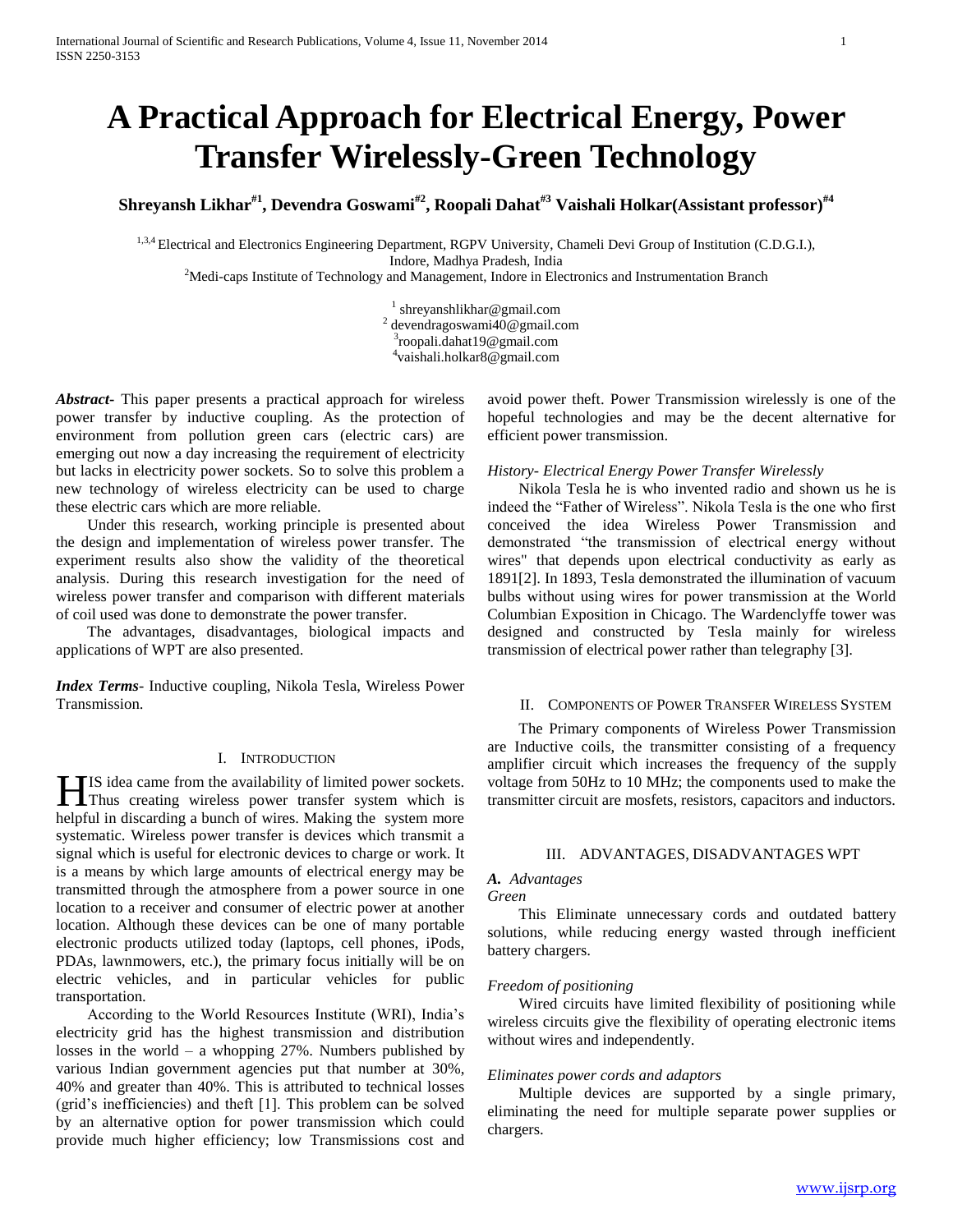## *B. Disadvantages*

 The Capital Cost for practical implementation of WPT seems to be very high and the other disadvantage of the concept is the high frequency which is harmful for long term use but the CEO of WiTricity Corporation says that WiTricity is safer than using a Smartphone.

## *HEALTH AND SAFETY*

 If worried about the health implications of yet another wireless signal coursing through your body, according WiTricity corporation wireless electricity is safer than using a Smartphone. These technologies have long term effects.

# IV. PRACTICAL APPROACH FOR ELECTRICAL ENERGY, POWER TRANSFER WIRELESSLY

 The purpose of this project is to supply power wirelessly to the load which is connected to the secondary coil. The system includes a systematic process which is explained further



# **Figure 1. Functional Block Diagram of Wireless Power Transmission System**

#### A. *POWER USAGE*

The system uses 12V, 5A D.C power

$$
P=V\,\,{^*\,}\,I
$$

- $P = 12 * 4$
- $P = 48$  Watts

B. *REQIREMENTS*

Wireless power transfer-

 Resonant inductive coupling or electrodynamics induction is the near field wireless transmission of electrical energy between two coils that are tuned to resonate at the same frequency. [1]

If resonant coupling is used, each coil is capacitive loaded so as to form a tuned LC circuit. If the primary and secondary coils are resonant at a common frequency, it turns out that significant power may be transmitted between the coils over a range of a few times the coil diameters at reasonable efficiency. Inductive coupling uses magnetic fields that are a natural part of current's movement through wire. Any time electrical current moves through a wire, it creates a circular **magnetic field** around the wire [2]. Bending the wire into a coil amplifies the magnetic field. The more loops the coil makes, the bigger the field will be.

# **Efficiency-**

 The major problem of inductive coupling is the output efficiency as the distance increases between the primary and secondary coils the efficiency decreases. Even the power at output is not equal as input, inductive coupling suffers from various losses of power during transmission.

 The efficiency of the system depends on the size of the primary and secondary coils if the size of primary and secondary is same the efficiency will be maximum this phenomenon is also known as tuning as according to resonance condition.

$$
C_1 \times L_1 = C_2 \times L_2
$$

 According to this the product capacitance and inductance in primary and secondary must be same for maximum efficiency. C. *Power Transfer* 

 The power is wirelessly transferred via resonant inductive coupling. The primary and secondary is coupled with a resonant capacitor, the primary and secondary is tuned to a frequency to let them communicate to transfer power and to receive maximum frequency.



**Figure 2. - Basic diagram of primary and secondary circuits**

#### D. *DESIGN*

 The transmitting and receiving coils is the main part of the system which is coupled with a capacitor as according to the condition of resonance the primary and secondary must be coupled with the equal value of capacitance and inductance.



**Figure 3- Size of coil**

**TABLE I coil parameters**

| <b>Item</b>            | <b>Diameter</b> | No. of turns |
|------------------------|-----------------|--------------|
| Transmitting coil 50cm |                 |              |
| Receiving coil         | 50cm            |              |

E. *Constructions-*

 The transmitting and receiving coils are made up of 19 gauge copper super enameled wire. The diameter of coils is 50cm.

# **2) Transmitting and receiving with breadboard aluminium wire-**

 The transmitting and receiving coils is made up of breadboard wire the diameter is 20cm.

F. *Testing-*

# **1) Setup-**

 The transmitting and receiving coils is coupled with the resonant capacitors as to follow the condition of resonance. The

**<sup>1)</sup> Transmitting and receiving 19Gauge copper super enameled wire-**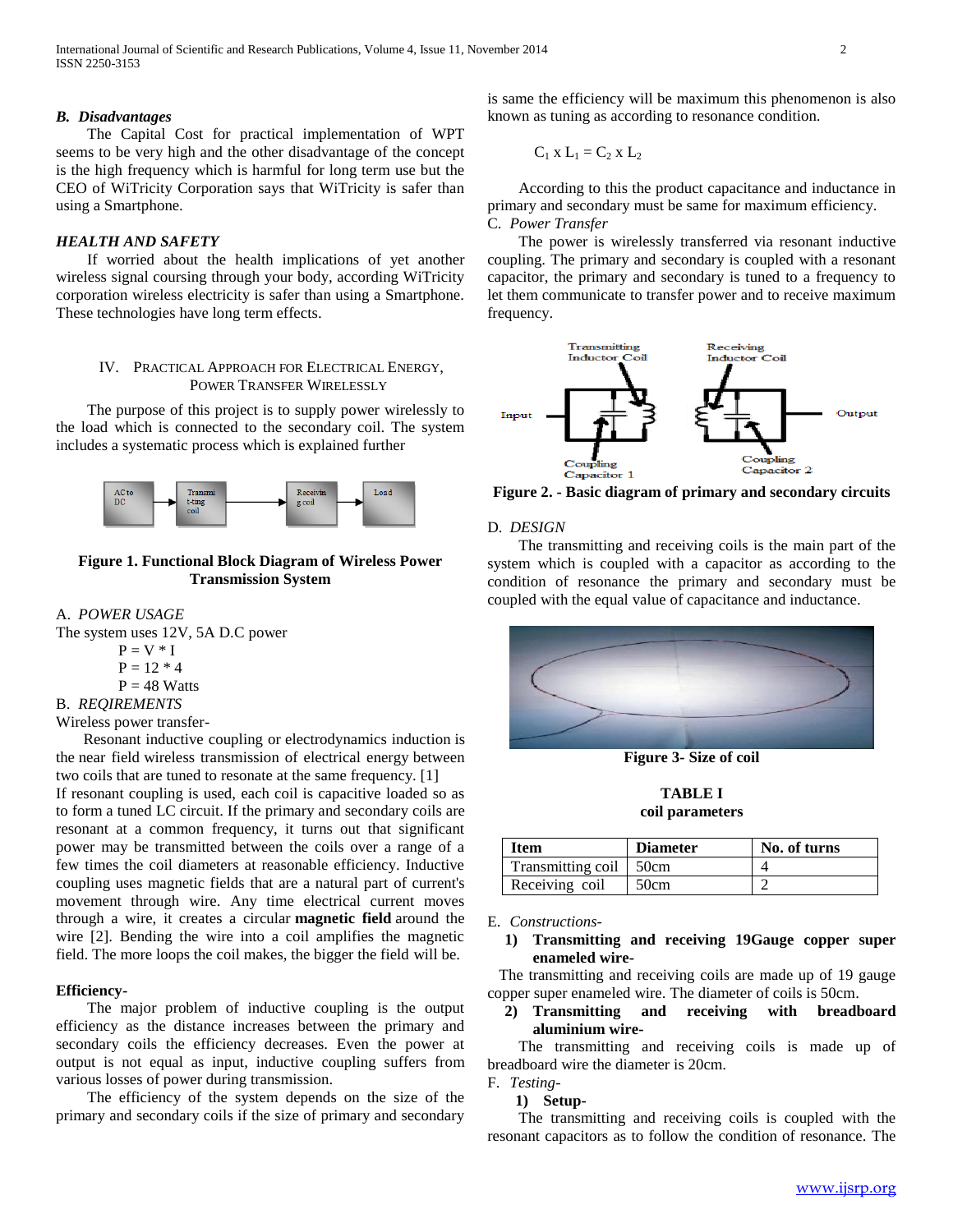supply is provided from a 12 volts 5A transformer which is connected to the transmitter circuit.



**Figure 4- Setup of Wireless power transfer**



**Figure.5- Operating a lamp wirelessly via resonant inductive coupling.**

# V. CALCULATIONS AND RESULTS

 A lamp is connected to the secondary which is able to transfer 102MHz. successfully at 10watts another method of transmission is via microwaves which is ranging in kilometers.

 The data below is the output voltages and efficiencies by using different coil material.

| <b>TABLE III</b>                                                  |
|-------------------------------------------------------------------|
| Output voltages and efficiencies by using different coil material |

| Coil<br><b>Type</b>                        | I/P<br>volt<br>age | O/P<br>volta<br>ge | I/P<br>curr<br>ent | O/P<br>curre<br>nt | I/P<br>pow<br>er | O/P<br>powe<br>r |
|--------------------------------------------|--------------------|--------------------|--------------------|--------------------|------------------|------------------|
| Copper<br>enameled<br>wire(19 gauge)<br>e) | 12V                | 31V                | 4A                 | 3.5A               | 48W              | 108<br>W         |
| <b>Breadboard</b><br>aluminium<br>wire     | 12V                | 25V                | 4A                 | 2.42A              | 48W              | 60.5<br>W        |

 **Power = Voltage x Current Input Power =**  $12 \times 4 = 48$  Watts

 **Copper enameled wire- Output Power** = 31 x 3.5 = 108 Watts

 **Breadboard aluminium wire-**

# **Output power** = 25 x 2.42 = 60.5 Watts

 As the diameter of secondary is decreased as compared to primary the efficiency also decreased.

 In Figure 5 the secondary coil is inside the lamp which is much smaller than the primary as a result of which efficiency is directly affected.



**Figure 6 -secondary coil of lamp along with the resonant capacitor and rectifier circuit.**

Keeping the primary of 50cm diameter

# **TABLE IIIII Parameter of smaller coil**

| Coil Type                          | Output<br>Voltage | Output<br>Current | power   |
|------------------------------------|-------------------|-------------------|---------|
| Smaller<br>than<br>primary(copper) | 20V               | 0.53A             | 10Watts |

 According to above result the output efficiency total depends upon the size of secondary coil.

 As the size of secondary is reduced with respect to primary the efficiency will decrease vigorously.

 So for maximum efficiency the diameter of coil must be same.

 **Frequency-**As there are three methods of power transfer i.e. high Voltage, high frequency and microwaves. The method used in this project is via high Frequency; the frequency received on the lamp is 102 KHz .Similarly, on the secondary whose size is same as primary the frequency is 5 MHz



**Figure 7 -Output frequency waveform with load.**